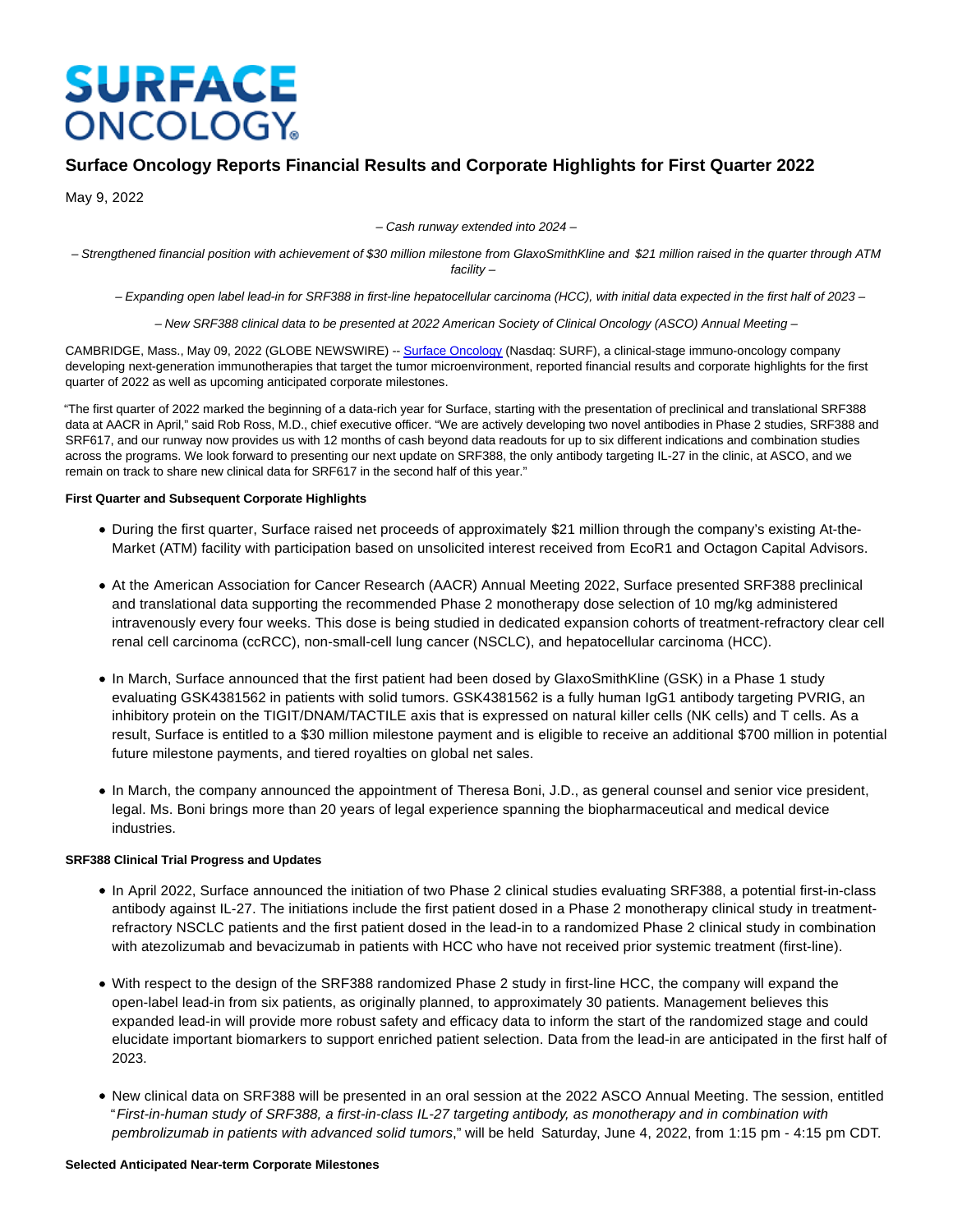- The company remains on track to provide a clinical data update on SRF617, a fully human antibody designed to inhibit CD39, in the second half of 2022.
- Surface anticipates filing an Investigational New Drug application for SRF114, a fully human IgG1 anti-CCR8 antibody, in the second half of 2022.

#### **Financial Results**

As of March 31, 2022, cash, cash equivalents and marketable securities were \$150.4 million, compared to \$154.1 million on December 31, 2021.

General and administrative (G&A) expenses were \$6.5 million for the first quarter ended March 31, 2022, compared to \$5.6 million for the same period in 2021. This increase was primarily due to increases in personnel and facility-related costs and increased insurance premiums. G&A expenses included \$1.3 million in stock-based compensation expense for the first quarter ended March 31, 2022.

Research and development (R&D) expenses were \$16.6 million for the first quarter ended March 31, 2022, compared to \$10.5 million for the same period in 2021. This increase was primarily driven by progress on our SRF617 and SRF388 Phase 1 clinical trials and advancement into Phase 2 trials. R&D expenses included \$0.6 million in stock-based compensation expense for the first quarter ended March 31, 2022.

For the first quarter ended March 31, 2022, net income was \$6.2 million, or basic net income per share of \$0.13 and diluted net income per share of \$0.13. Net loss was \$15.6 million for the same period in 2021, or basic and diluted net loss per share of \$0.37.

Based upon the current operating plan, Surface projects its cash runway extending into 2024.

#### **About Surface Oncology**

Surface Oncology is an immuno-oncology company developing next-generation antibody therapies focused on the tumor microenvironment. Its pipeline includes two wholly-owned clinical-stage programs targeting CD39 (SRF617) and IL-27 (SRF388), as well as a preclinical program focused on selectively depleting regulatory T cells in the tumor microenvironment via targeting CCR8 (SRF114). In addition, Surface has two partnerships with major pharmaceutical companies: a collaboration with Novartis targeting CD73 (NZV930; Phase 1) and a collaboration with GlaxoSmithKline targeting PVRIG (GSK4381562, formerly SRF813; Phase 1). Surface's novel, investigational cancer immunotherapies are designed to achieve a clinically meaningful and sustained anti-tumor response and may be used alone or in combination with other therapies. For more information, please visit [www.surfaceoncology.com.](https://www.globenewswire.com/Tracker?data=qlwZe2yNyCV73V9Z3Auo9bCrvE_4JPihPEAlDNgSXNyHDtxIC288K5b9s2j2VTLTfsGaEd7iGmOVZihKBb7b_yW8dY2mJvTo1bz29VL7Y_GOHmZ2vXUbYmq4c6DreWZ_iL1zoAJwRaSIxRfeiUPcqcm7GOy-XPE6KiIGr85T1nFzVqnpi7k5iiPBdBRyR_qyzaTGz2cvdijf365koUTiSLxWBt0O4_EnUGBYP2I15r5OgTAMJlmVBJMIW6TVjve_B2qWkjckcRnidzpHgJ93ug==)

#### **About SRF388**

SRF388 is a fully human anti-IL-27 antibody designed to inhibit the activity of this immunosuppressive cytokine. Surface Oncology has identified particular tumor types, including liver, kidney and lung cancer, where IL-27 appears to play an important role in the immunosuppressive tumor microenvironment and may contribute to resistance to treatment with checkpoint inhibitors. SRF388 targets the rate-limiting p28 subunit of IL-27, and preclinical studies have shown that treatment with SRF388 blocks the immunosuppressive biologic effects of IL-27, resulting in immune cell activation in combination with other cancer therapies including anti-PD-1 therapy, as well as potent anti-tumor effects as a monotherapy. Furthermore, Surface Oncology has identified a potential biomarker associated with IL-27 that may be useful in helping to identify patients most likely to respond to SRF388. In November 2020, Surface announced that SRF388 was granted Orphan Drug designation and Fast Track designation for the treatment of hepatocellular carcinoma from the FDA.

#### **About SRF617**

SRF617 is a fully human antibody designed to inhibit the enzymatic activity of CD39 in the tumor microenvironment, allowing for a dual mechanism of action to promote anti-tumor immunity via reduction of immunosuppressive adenosine in addition to increasing levels of immunostimulatory ATP. A substantial body of research supports a role for CD39 in allowing cancer to evade immune responses. In preclinical studies, SRF617 has exhibited strong affinity for and inhibition of CD39, the ability to reduce adenosine and increase ATP levels, and anti-tumor activity both as a single agent and in combination with multiple therapeutic agents. SRF617 has been granted Orphan Drug designation for the treatment of advanced pancreatic cancer by the FDA.

#### **Cautionary Note Regarding Forward-Looking Statements**

Certain statements set forth in this press release constitute "forward-looking" statements within the meaning of the Private Securities Litigation Reform Act of 1995, as amended. Forward-looking statements can be identified by terms such as "believes," "expects," "plans," "potential," "will," "would" or similar expressions, and the negative of those terms. These forward-looking statements are based on Surface Oncology's management's current beliefs and assumptions about future events and on information currently available to management.

Forward-looking statements involve known and unknown risks, uncertainties and other factors that may cause Surface Oncology's actual results, performance or achievements to be materially different from any future results, performance or achievements expressed or implied by the forwardlooking statements. These risks include, but are not limited to, risks and uncertainties related to Surface Oncology's ability to successfully develop SRF388, SRF617, SRF114 and its other product candidates through current and future milestones or regulatory filings on the anticipated timeline, if at all; the therapeutic potential of Surface Oncology's product candidates; the risk that results from preclinical studies or early clinical trials may not be representative of results from later or larger clinical trials; the risk that results from preliminary, interim or top-line data may not be representative of future or final data from the same studies; the risk that Surface Oncology's product candidates, including SRF388, SRF617 and SRF114, will not be successfully developed or commercialized; the risks related to Surface Oncology's dependence on third-parties in connection with its manufacturing, clinical trials and preclinical studies; changes in our operating plan and funding requirements; and the potential impact of COVID-19 on Surface Oncology's clinical and preclinical development timelines and results of operations. Additional risks and uncertainties that could affect Surface Oncology's future results are included in the section titled "Risk Factors" in our Annual Report on Form 10-K for the year ended December 31, 2021, available on the Securities and Exchange Commission's website at [www.sec.gov a](https://www.globenewswire.com/Tracker?data=bMwZWwCapTiB4qKnCdWfyo3sqrs99eD9rAX5gJxw__6R4sXJcebUAFc3HeG_fjHVQ2-un9x28hK78ZkdyjZlzSjOkOCOsjasR0luMJ05cwc0PQc9DcBZSDtMhJ-FhvwN9OcHS5l81jFzCpSFs9RsOLZaMDca52HRLEpnYXaDu-dQIdCR7JwL_wP3kQV6vL4KdaxjRmcGynnnpRDC19cmzYQbkEz-_MfRwC0QUWgE5_s=)nd Surface Oncology's website

at [www.surfaceoncology.com.](https://www.globenewswire.com/Tracker?data=qlwZe2yNyCV73V9Z3Auo9bCrvE_4JPihPEAlDNgSXNyYpMR_A2Ycvfc6tuaYST-kFIQuGGJ7hkHuuUPXG8MTWl-cJ3_pqEB5D2WxxPyp0C0DkCQmIZTVqtKfWOwTw7fK_NGJCFfWwgb4pk7LS8Brewlgew190zBCQN_-CL07d1lzI3r2gH6xF5bzllwlgTul-YLUU2MliuJAZiAn4Sze4g2kfR1uPQvh23ZlGtbP_61vV98dk_IJEZHC604IUeo7PLaxJk4bHGkvm27B0_BP0w==) Additional information on potential risks will be made available in other filings that Surface Oncology makes from time to time with the Securities and Exchange Commission. In addition, any forward-looking statements contained in this press release are based on assumptions that Surface Oncology believes to be reasonable as of this date. Except as required by law, Surface Oncology assumes no obligation to update these forward-looking statements, or to update the reasons if actual results differ materially from those anticipated in the forward-looking statements.